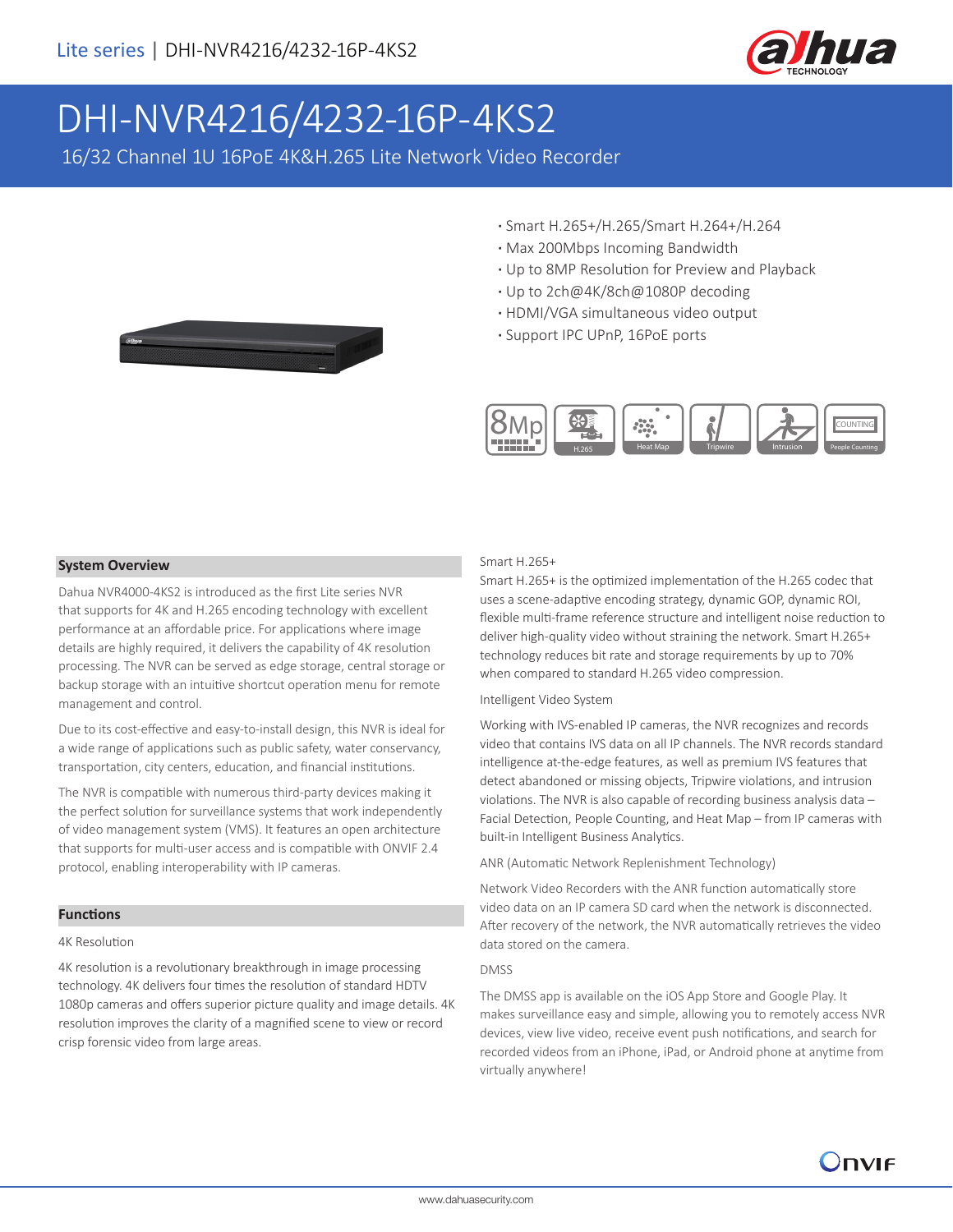# Lite Series | DHI-NVR4216/4232-16P-4KS2

## **Technical Specification**

## System

| Main Processor          | Quad-core embedded processor                                                                                      |  |
|-------------------------|-------------------------------------------------------------------------------------------------------------------|--|
| <b>Operating System</b> | <b>Embedded LINUX</b>                                                                                             |  |
| Aduio and Video         |                                                                                                                   |  |
| IP Camera Input         | 16/32 Channel                                                                                                     |  |
| Two-way Talk            | 1 Channel Input, 1 Channel Output, RCA                                                                            |  |
| Display                 |                                                                                                                   |  |
| Interface               | 1 HDMI, 1 VGA                                                                                                     |  |
| Resolution              | HDMI: 3840×2160, 1920×1080, 1280×1024,<br>1280×720                                                                |  |
|                         | VGA: 1920×1080, 1280×1024, 1280×720                                                                               |  |
| Decoding Capacity       | 2ch@4K 30fps, 8ch@1080P 30fps                                                                                     |  |
| Multi-screen Display    | 16ch: 1/4/8/9/16                                                                                                  |  |
|                         | 32ch: 1/4/8/9/16/25/36                                                                                            |  |
| <b>OSD</b>              | Camera title, Time, Camera lock, Motion detection,<br>Recording                                                   |  |
| Recording               |                                                                                                                   |  |
| Compression             | Smart H.265+/H.265/Smart H.264+/H.264                                                                             |  |
| Resolution              | 8Mp/6Mp/5MP/4MP/3MP/1080P/1.3MP/720P<br>etc.                                                                      |  |
| <b>Record Rate</b>      | 200Mbps                                                                                                           |  |
| <b>Bit Rate</b>         | 16Kbps ~ 20Mbps Per Channel                                                                                       |  |
| Record Mode             | Manual, Schedule (Regular, Continuous), MD<br>(Video detection: Motion Detection, Tampering,<br>Video Loss), Stop |  |
| Record Interval         | 1~120 min (default: 60 min), Pre-record:<br>1 ~ 30 sec, Post-record: 10 ~ 300 sec                                 |  |

Video Detection and Alarm

| <b>Trigger Events</b> | Recording, PTZ, Tour, Video Push, Email, Snapshot,<br><b>Buzzer and Screen Tips</b>                                                                           |  |
|-----------------------|---------------------------------------------------------------------------------------------------------------------------------------------------------------|--|
| Video Detection       | Motion Detection, MD Zones: 396 (22 $\times$ 18),<br>Video Loss and Tampering                                                                                 |  |
| Alarm input           | 4 Channel                                                                                                                                                     |  |
| Alarm output          | 2 Channel                                                                                                                                                     |  |
| Playback and Backup   |                                                                                                                                                               |  |
| Playback              | 1/4/9/16                                                                                                                                                      |  |
| Search Mode           | Time /Date, MD and Exact Search<br>(accurate to second), Smart search                                                                                         |  |
| Playback Function     | Play, Pause, Stop, Rewind, Fast play, Slow Play,<br>Next File, Previous File, Next Camera, Previous<br>Camera, Full Screen, Backup Selection, Digital<br>Zoom |  |
| Backup Mode           | <b>USB Device/Network</b>                                                                                                                                     |  |

| Third-party Support         |                                                                                                                                                                                 |
|-----------------------------|---------------------------------------------------------------------------------------------------------------------------------------------------------------------------------|
| Third-party Support         | Arecont Vision, Airlive, AXIS, Canon, Dynacolor,<br>JVC, LG, Panasonic, Pelco, PSIA, Samsung, Sanyo,<br>Sony, Watchnet and more                                                 |
| Network                     |                                                                                                                                                                                 |
| Interface                   | 1 RJ-45 Port (10/100/1000Mbps)                                                                                                                                                  |
| <b>Ethernet Port</b>        | 1 Independent 1000Mbps Ethernet Port                                                                                                                                            |
| PoE                         | 16 ports (IEEE802.3at/af)                                                                                                                                                       |
| <b>Network Function</b>     | HTTP, HTTPS, TCP/IP, IPv4/IPv6, UPnP, RTSP, UDP,<br>SMTP, NTP, DHCP, DNS, IP Filter, PPPoE, DDNS, FTP,<br>SNMP, IP Search (Support Dahua IP camera, DVR,<br>NVS, etc.), Easy4ip |
| Max. User Access            | 128 users                                                                                                                                                                       |
| <b>Smart Phone</b>          | iPhone, iPad, Android                                                                                                                                                           |
| Interoperability            | ONVIF 2.4, SDK, CGI                                                                                                                                                             |
| Storage                     |                                                                                                                                                                                 |
| Internal HDD                | 2 SATA III Ports, Up to 6 TB capacity for each HDD                                                                                                                              |
| HDD Mode                    | Single                                                                                                                                                                          |
| Auxiliary Interface         |                                                                                                                                                                                 |
| <b>USB</b>                  | 2 ports(1 USB2.0, 1 USB3.0)                                                                                                                                                     |
| RS232                       | 1 Channel                                                                                                                                                                       |
| <b>RS485</b>                | N/A                                                                                                                                                                             |
| Electrical                  |                                                                                                                                                                                 |
| Power Supply                | $AC100V \approx 240V, 50 \approx 60 Hz$                                                                                                                                         |
| Power Consumption           | NVR: < 13.2W(without HDD)                                                                                                                                                       |
|                             | PoE: Max 25.5w for single port, 130w in total                                                                                                                                   |
| Environmental               |                                                                                                                                                                                 |
| <b>Operating Conditions</b> | $-10^{\circ}$ C ~ +55°C (+14°F ~ +131°F), 86 ~ 106kpa                                                                                                                           |
| <b>Storage Conditions</b>   | -20°C ~ +70°C (-4°F ~ +158°F), 0 ~ 90% RH                                                                                                                                       |
| Construction                |                                                                                                                                                                                 |
| Dimensions                  | 1U, 375mm×327.5mm×53mm<br>$(14.8" \times 12.9" \times 2.1")$                                                                                                                    |
| Net Weight                  | 2.6kg (5.7 lb) (without HDD)                                                                                                                                                    |
| <b>Gross Weight</b>         | 4kg(8.8 lb)(without HDD)                                                                                                                                                        |
| Certifications              |                                                                                                                                                                                 |
| CE                          | EN55032, EN55024, EN50130-4, EN60950-1                                                                                                                                          |
| FCC                         | Part 15 Subpart B, ANSI C63.4-2014                                                                                                                                              |
| UL                          | UL60950-1                                                                                                                                                                       |